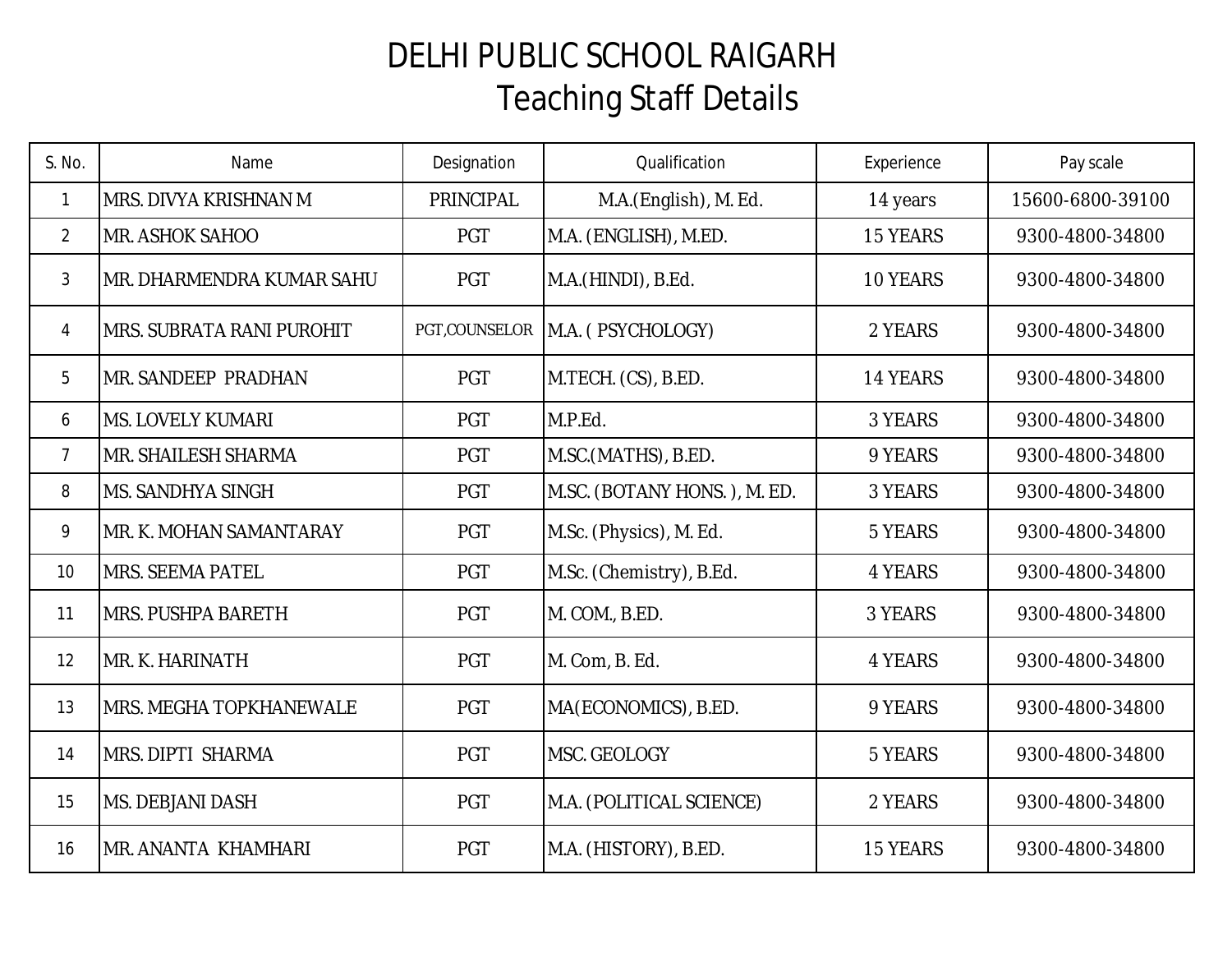| 17 | <b>MR. SOUMEN PATRA</b>     | <b>PGT</b> | M.SC. (MATHEMATICS), B.ED.                               | 5 YEARS  | 9300-4800-34800 |
|----|-----------------------------|------------|----------------------------------------------------------|----------|-----------------|
| 18 | <b>MRS. KEERTI JHA</b>      | PGT        | MSC MICROBIOLOGY, B.ED.                                  | 9 YEARS  | 9300-4800-34800 |
| 19 | MRS. RAJSHREE BEDEKAR       | <b>TGT</b> | M.A.(HINDI), B.ED                                        | 11 YEARS | 9300-4200-34800 |
| 20 | IMS. RAKHI CHAKRABORTY      | <b>TGT</b> | M.A. (English), B. Ed.                                   | 5 YEARS  | 9300-4200-34800 |
| 21 | <b>MRS. ANJU SINGH</b>      | <b>TGT</b> | M.A (HINDI), B.ED.                                       | 9 YEARS  | 9300-4200-34800 |
| 22 | IMR. MAYANK PANDEY          | <b>TGT</b> | .B.E. (MECHANICAL), B. ED.                               | 4 YEARS  | 9300-4200-34800 |
| 23 | IMR. HITESH DEWANGAN        | <b>TGT</b> | B.E., B.Ed.                                              | 4 YEARS  | 9300-4200-34800 |
| 24 | IMS. PANKJINI SAHU          | <b>TGT</b> | M. SC., B.ED.                                            | 6 YEARS  | 9300-4200-34800 |
| 25 | IMR. PURUSHOTTAM PATEL      | <b>TGT</b> | M.Sc. (Maths), B.E. (CSE), D.El.Ed.                      | 5 YEARS  | 9300-4200-34800 |
| 26 | IMRS. ALKA AGRAWAL          | <b>TGT</b> | <b>BFA, MFA</b>                                          | 9 YEARS  | 9300-4200-33800 |
| 27 | <b>MRS. INDIRA DEWANGAN</b> | <b>PGT</b> | M.COM, M.A., B.COM., B .ED.                              | 13 YEARS | 9300-4800-34800 |
| 28 | <b>MRS. SHELLY BHALLA</b>   | <b>TGT</b> | M.A. (ENGLISH), NTT, DIPLOMA -<br>CSP, DIPLOMA IN OFFICE | 8 YEARS  | 9300-4200-34800 |
| 29 | IMR. DEEPAK TRIPATHI        | <b>TGT</b> | B.E. (Mechanical)                                        | 5 YEARS  | 9300-4200-34800 |
| 30 | <b>MR. SHANTANU ROY</b>     | PET        | BCA, B.A., FOOTBALL<br><b>COACH, PURSUING BPED</b>       | 3 YEARS  | 9300-4200-34800 |
| 31 | <b>IMRS. RAJNI MISHRA</b>   | <b>PRT</b> | M.A.(HINDI), B.ED.                                       | 12 YEARS | 9300-3600-33800 |
| 32 | <b>IMRS. KOYAL DEY BOSE</b> | <b>PRT</b> | M.A., D.EL.ED                                            | 6 YEARS  | 9300-3600-33800 |
| 33 | <b>IMRS. ANSHU TIWARI</b>   | <b>PRT</b> | M.COM., B. ED.                                           | 6 YEARS  | 9300-3600-33800 |
| 34 | MS. RAJNI SAHU              | <b>PRT</b> | B. E. (ELECTRICAL)                                       | 1 YEAR   | 9300-3600-34800 |